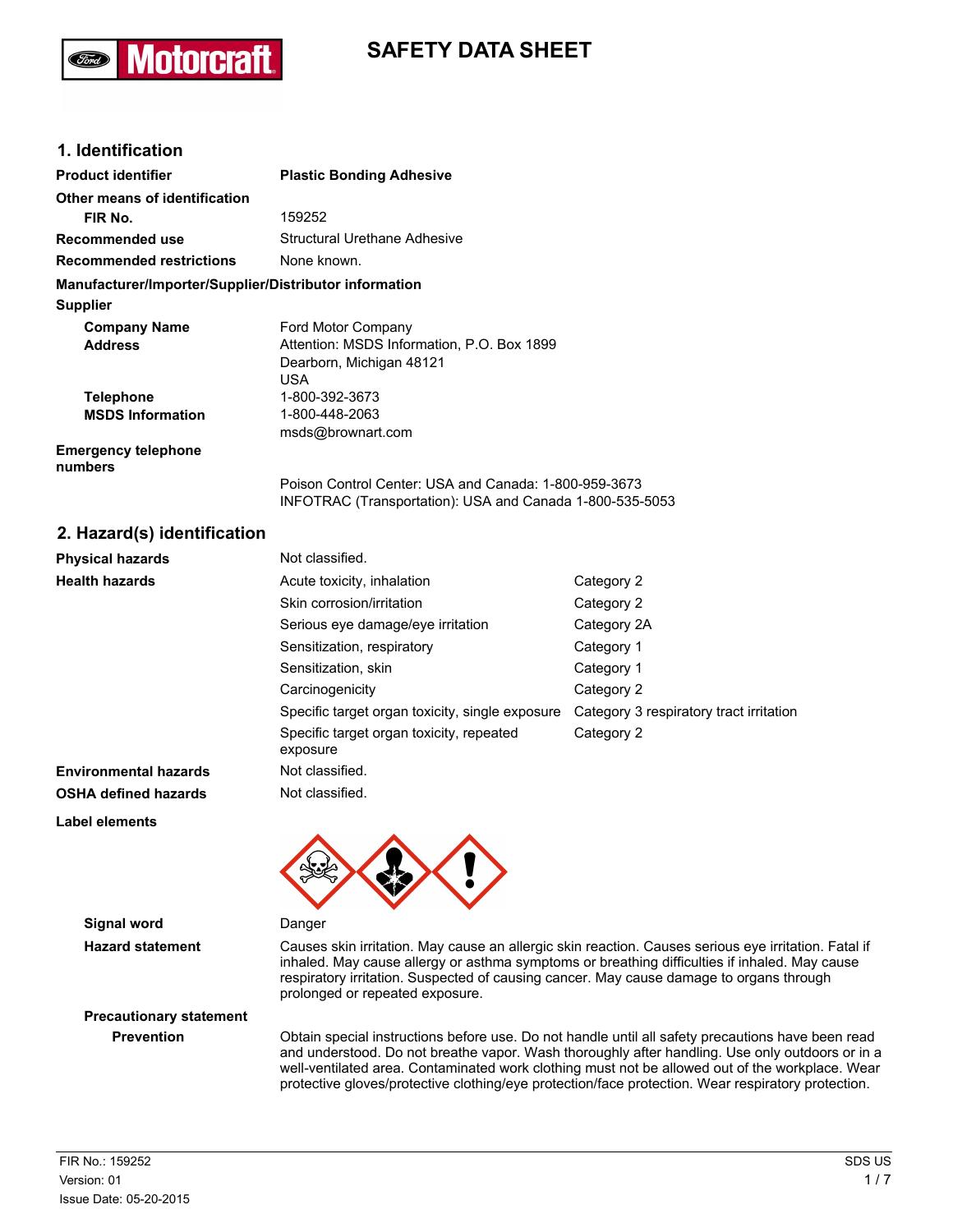| <b>Response</b>                              | If on skin: Wash with plenty of water. If skin irritation or rash occurs: Get medical advice/attention.<br>If inhaled: Remove person to fresh air and keep comfortable for breathing. If in eyes: Rinse<br>cautiously with water for several minutes. Remove contact lenses, if present and easy to do.<br>Continue rinsing. If eye irritation persists: Get medical advice/attention. Immediately call a poison<br>center/doctor. Take off contaminated clothing and wash before reuse. |
|----------------------------------------------|------------------------------------------------------------------------------------------------------------------------------------------------------------------------------------------------------------------------------------------------------------------------------------------------------------------------------------------------------------------------------------------------------------------------------------------------------------------------------------------|
| <b>Storage</b>                               | Store in a well-ventilated place. Keep container tightly closed. Store locked up.                                                                                                                                                                                                                                                                                                                                                                                                        |
| <b>Disposal</b>                              | Dispose of contents/container in accordance with local/regional/national/international regulations.                                                                                                                                                                                                                                                                                                                                                                                      |
| Hazard(s) not otherwise<br>classified (HNOC) | May be harmful if swallowed.                                                                                                                                                                                                                                                                                                                                                                                                                                                             |
| <b>Supplemental information</b>              | None.                                                                                                                                                                                                                                                                                                                                                                                                                                                                                    |

## **3. Composition/information on ingredients**

**Mixtures**

| <b>Chemical name</b>                   | Common name and synonyms | <b>CAS number</b>   | %          |
|----------------------------------------|--------------------------|---------------------|------------|
| 4.4'-Methylenediphenyl<br>diisocyanate |                          | $101 - 68 - 8$      | $10 - 520$ |
| Aromatic polyisocyanate                |                          | <b>Trade Secret</b> | $10 - 20$  |

Specific chemical identity and/or exact percentage (concentration) of composition has been withheld as a trade secret.

| 4. First-aid measures                                                        |                                                                                                                                                                                                                                                                                                                                                             |
|------------------------------------------------------------------------------|-------------------------------------------------------------------------------------------------------------------------------------------------------------------------------------------------------------------------------------------------------------------------------------------------------------------------------------------------------------|
| <b>Inhalation</b>                                                            | Remove victim to fresh air and keep at rest in a position comfortable for breathing. Call a physician<br>or poison control center immediately.                                                                                                                                                                                                              |
| <b>Skin contact</b>                                                          | Remove contaminated clothing immediately and wash skin with soap and water. In case of<br>eczema or other skin disorders: Seek medical attention and take along these instructions. Wash<br>contaminated clothing before reuse.                                                                                                                             |
| Eye contact                                                                  | Immediately flush eyes with plenty of water for at least 15 minutes. Remove contact lenses, if<br>present and easy to do. Continue rinsing. Get medical attention if irritation develops and persists.                                                                                                                                                      |
| Ingestion                                                                    | Rinse mouth. Call a physician or poison control center immediately. Do not induce vomiting.                                                                                                                                                                                                                                                                 |
| <b>Most important</b><br>symptoms/effects, acute and<br>delayed              | Severe eye irritation. Symptoms may include stinging, tearing, redness, swelling, and blurred<br>vision. May cause respiratory irritation. Coughing. Difficulty in breathing. Skin irritation. May cause<br>redness and pain. May cause an allergic skin reaction. Dermatitis. Rash. Prolonged exposure may<br>cause chronic effects.                       |
| Indication of immediate<br>medical attention and special<br>treatment needed | Provide general supportive measures and treat symptomatically. Keep victim warm. Keep victim<br>under observation. Symptoms may be delayed.                                                                                                                                                                                                                 |
| <b>General information</b>                                                   | IF exposed or concerned: Get medical advice/attention. If you feel unwell, seek medical advice<br>(show the label where possible). Ensure that medical personnel are aware of the material(s)<br>involved, and take precautions to protect themselves. Show this safety data sheet to the doctor in<br>attendance. Wash contaminated clothing before reuse. |
| 5. Fire-fighting measures                                                    |                                                                                                                                                                                                                                                                                                                                                             |
| Suitable extinguishing media                                                 | Powder. Alcohol foam. Carbon dioxide (CO2).                                                                                                                                                                                                                                                                                                                 |
| Unsuitable extinguishing<br>media                                            | Water. Do not use water jet as an extinguisher, as this will spread the fire.                                                                                                                                                                                                                                                                               |

Upon decomposition, this product emits carbon monoxide, carbon dioxide and/or low molecular weight hydrocarbons. Container may explode in heat of fire.

Self-contained breathing apparatus and full protective clothing must be worn in case of fire.

Move containers from fire area if you can do so without risk.

**Specific methods** Use standard firefighting procedures and consider the hazards of other involved materials. General fire hazards **No unusual fire or explosion hazards noted.** 

**Specific hazards arising from**

**Special protective equipment and precautions for firefighters**

**equipment/instructions**

**the chemical**

**Fire fighting**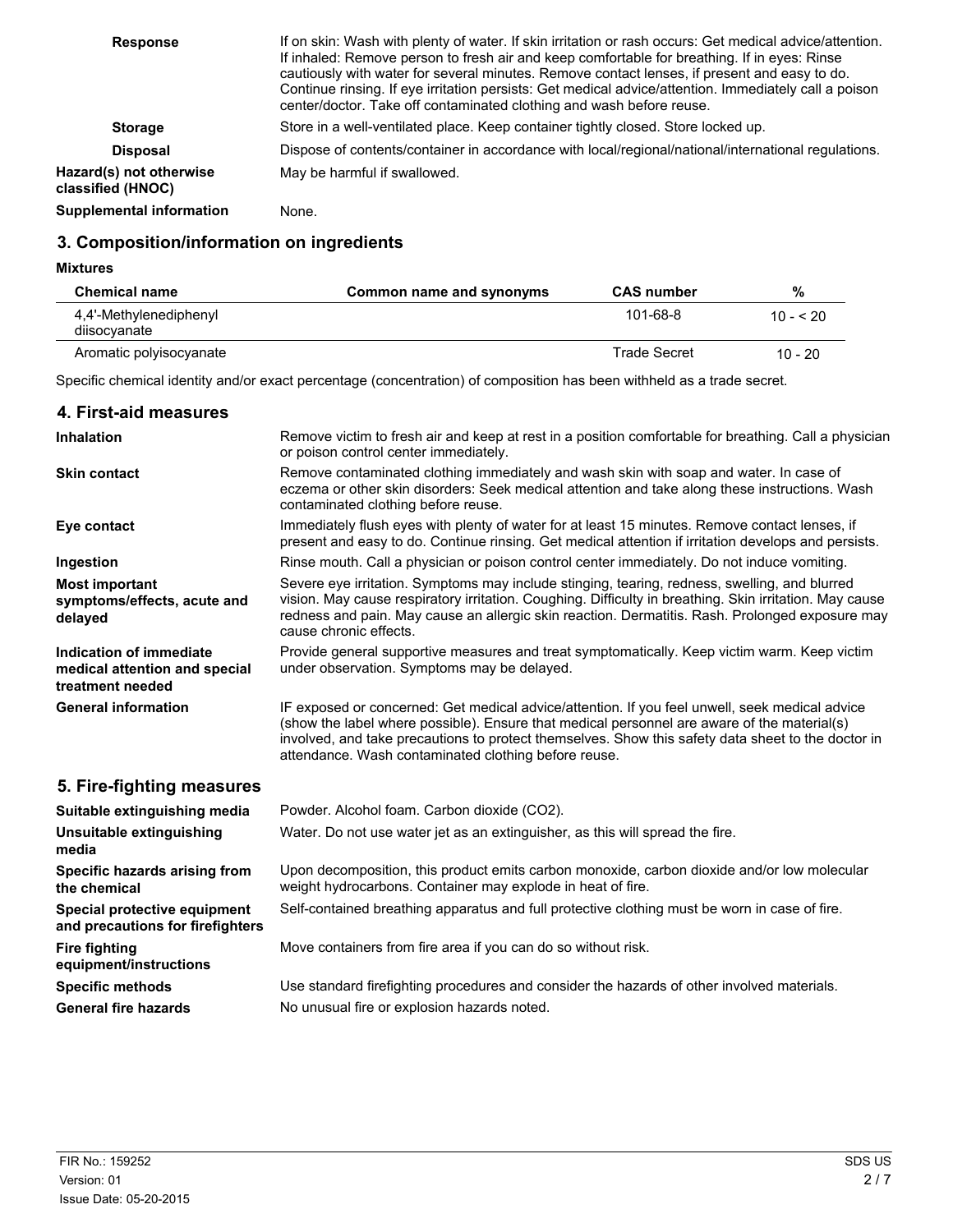#### **6. Accidental release measures**

| Personal precautions,<br>protective equipment and<br>emergency procedures | Keep unnecessary personnel away. Keep people away from and upwind of spill/leak. Wear<br>appropriate protective equipment and clothing during clean-up. Avoid contact with eyes, skin, and<br>clothing. Do not breathe vapors or spray mist. Do not touch damaged containers or spilled material<br>unless wearing appropriate protective clothing. Ensure adequate ventilation. Local authorities<br>should be advised if significant spillages cannot be contained. For personal protection, see section<br>8 of the SDS. |
|---------------------------------------------------------------------------|-----------------------------------------------------------------------------------------------------------------------------------------------------------------------------------------------------------------------------------------------------------------------------------------------------------------------------------------------------------------------------------------------------------------------------------------------------------------------------------------------------------------------------|
| Methods and materials for<br>containment and cleaning up                  | The product is immiscible with water and will sediment in water systems.<br>Large Spills: Stop the flow of material, if this is without risk. Dike the spilled material, where this is<br>possible. Cover with plastic sheet to prevent spreading. Absorb in vermiculite, dry sand or earth<br>and place into containers. Following product recovery, flush area with water.                                                                                                                                                |
|                                                                           | Small Spills: Wipe up with absorbent material (e.g. cloth, fleece). Clean surface thoroughly to<br>remove residual contamination.<br>Never return spills to original containers for re-use. For waste disposal, see section 13 of the SDS.                                                                                                                                                                                                                                                                                  |
| <b>Environmental precautions</b>                                          | Avoid discharge into drains, water courses or onto the ground.                                                                                                                                                                                                                                                                                                                                                                                                                                                              |
| 7. Handling and storage                                                   |                                                                                                                                                                                                                                                                                                                                                                                                                                                                                                                             |
| <b>Precautions for safe handling</b>                                      | Obtain special instructions before use. Do not handle until all safety precautions have been read<br>and understood. Do not breathe vapors or spray mist. Avoid contact with eyes, skin, and clothing.<br>Avoid prolonged exposure. Use only outdoors or in a well-ventilated area. Wear appropriate<br>personal protective equipment. Observe good industrial hygiene practices.                                                                                                                                           |
| Conditions for safe storage,<br>including any incompatibilities           | Store locked up. Store in original tightly closed container. Store in a well-ventilated place. Store<br>away from incompatible materials (see Section 10 of the SDS).                                                                                                                                                                                                                                                                                                                                                       |

## **8. Exposure controls/personal protection**

#### **Occupational exposure limits**

### **US. OSHA Table Z-1 Limits for Air Contaminants (29 CFR 1910.1000)**

| <b>Components</b>                                             | <b>Type</b>                                                                                                                                                                                                                                                                                                                                                           | <b>Value</b>    |  |
|---------------------------------------------------------------|-----------------------------------------------------------------------------------------------------------------------------------------------------------------------------------------------------------------------------------------------------------------------------------------------------------------------------------------------------------------------|-----------------|--|
| 4,4'-Methylenediphenyl<br>diisocyanate (CAS<br>$101 - 68 - 8$ | Ceiling                                                                                                                                                                                                                                                                                                                                                               | $0.2$ mg/m $3$  |  |
|                                                               |                                                                                                                                                                                                                                                                                                                                                                       | $0.02$ ppm      |  |
| Aromatic polyisocyanate                                       | Ceiling                                                                                                                                                                                                                                                                                                                                                               | $0.2$ mg/m $3$  |  |
|                                                               |                                                                                                                                                                                                                                                                                                                                                                       | $0.02$ ppm      |  |
| <b>US. ACGIH Threshold Limit Values</b>                       |                                                                                                                                                                                                                                                                                                                                                                       |                 |  |
| <b>Components</b>                                             | <b>Type</b>                                                                                                                                                                                                                                                                                                                                                           | <b>Value</b>    |  |
| 4,4'-Methylenediphenyl<br>diisocyanate (CAS<br>$101 - 68 - 8$ | <b>TWA</b>                                                                                                                                                                                                                                                                                                                                                            | 0.005 ppm       |  |
| Aromatic polyisocyanate                                       | <b>TWA</b>                                                                                                                                                                                                                                                                                                                                                            | $0.005$ ppm     |  |
| US. NIOSH: Pocket Guide to Chemical Hazards                   |                                                                                                                                                                                                                                                                                                                                                                       |                 |  |
| <b>Components</b>                                             | <b>Type</b>                                                                                                                                                                                                                                                                                                                                                           | <b>Value</b>    |  |
| 4,4'-Methylenediphenyl<br>diisocyanate (CAS<br>$101 - 68 - 8$ | Ceiling                                                                                                                                                                                                                                                                                                                                                               | $0.2$ mg/m $3$  |  |
|                                                               |                                                                                                                                                                                                                                                                                                                                                                       | $0.02$ ppm      |  |
|                                                               | <b>TWA</b>                                                                                                                                                                                                                                                                                                                                                            | $0.05$ mg/m $3$ |  |
|                                                               |                                                                                                                                                                                                                                                                                                                                                                       | 0.005 ppm       |  |
| Aromatic polyisocyanate                                       | Ceiling                                                                                                                                                                                                                                                                                                                                                               | $0.2$ mg/m $3$  |  |
|                                                               |                                                                                                                                                                                                                                                                                                                                                                       | $0.02$ ppm      |  |
|                                                               | <b>TWA</b>                                                                                                                                                                                                                                                                                                                                                            | $0.05$ mg/m $3$ |  |
|                                                               |                                                                                                                                                                                                                                                                                                                                                                       | 0.005 ppm       |  |
| <b>Biological limit values</b>                                | No biological exposure limits noted for the ingredient(s).                                                                                                                                                                                                                                                                                                            |                 |  |
| Appropriate engineering<br>controls                           | General ventilation normally adequate. Use adequate ventilation to control airborne concentrations<br>below the exposure limits/guidelines. If user operations generate a vapor, dust and/or mist, use<br>process enclosure, local exhaust ventilation, or other engineering controls to control airborne<br>levels below the recommended exposure limits/guidelines. |                 |  |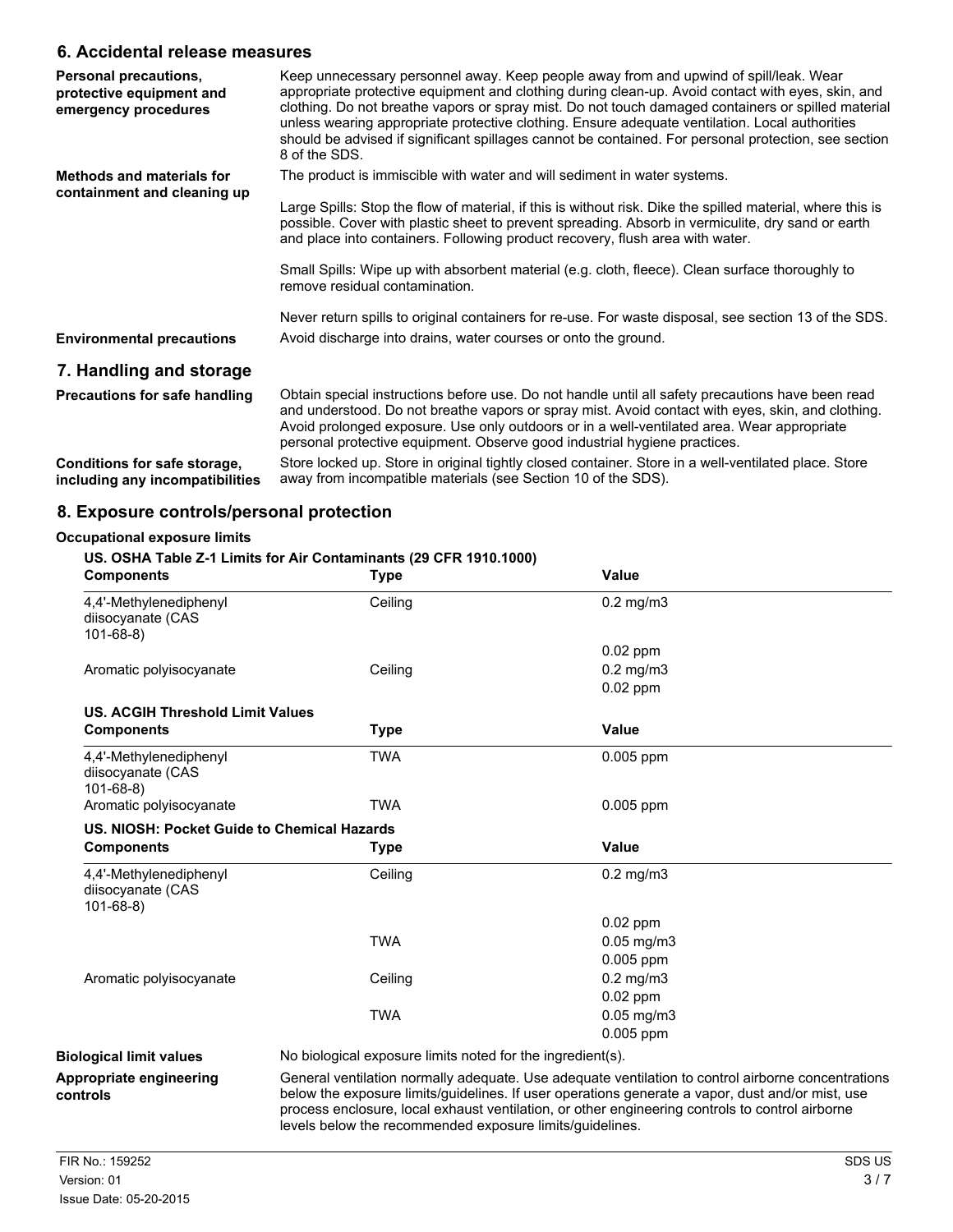#### **Individual protection measures, such as personal protective equipment**

| Eye/face protection               | Wear safety glasses with side shields (or goggles).                                                                                                                                                                                                                                                                                                         |
|-----------------------------------|-------------------------------------------------------------------------------------------------------------------------------------------------------------------------------------------------------------------------------------------------------------------------------------------------------------------------------------------------------------|
| <b>Skin protection</b>            |                                                                                                                                                                                                                                                                                                                                                             |
| <b>Hand protection</b>            | Suitable chemical protective gloves should be worn when the potential exists for prolonged or<br>repeated skin exposure. The choice of an appropriate glove does not only depend on its material<br>but also on other quality features and is different from one producer to the other. Use protective<br>gloves made of: Nitrile. Neoprene. Rubber gloves. |
| Other                             | Wear appropriate chemical resistant clothing. Wear appropriate chemical resistant clothing if<br>applicable.                                                                                                                                                                                                                                                |
| <b>Respiratory protection</b>     | If engineering controls do not maintain airborne concentrations to a level which is adequate to<br>protect worker health, an approved respirator must be worn. Respirator selection, use and<br>maintenance should be in accordance with the requirements of OSHA Respiratory Protection<br>Standard 29 CFR 1910.134 and/or Canadian Standard CSA Z94.4.    |
| <b>Thermal hazards</b>            | Wear appropriate thermal protective clothing, when necessary.                                                                                                                                                                                                                                                                                               |
| General hygiene<br>considerations | Always observe good personal hygiene measures, such as washing after handling the material<br>and before eating, drinking, and/or smoking. Routinely wash work clothing and protective<br>equipment to remove contaminants. Contaminated work clothing should not be allowed out of the<br>workplace.                                                       |

## **9. Physical and chemical properties**

| Appearance                                        |                                  |  |
|---------------------------------------------------|----------------------------------|--|
| <b>Physical state</b>                             | Liquid.                          |  |
| Form                                              | Liquid.                          |  |
| Color                                             | Tan.                             |  |
| Odor                                              | Odorless.                        |  |
| Odor threshold                                    | Not available.                   |  |
| рH                                                | Not available.                   |  |
| Melting point/freezing point                      | Not available.                   |  |
| Initial boiling point and boiling<br>range        | Not available.                   |  |
| <b>Flash point</b>                                | > 199.4 °F (> 93.0 °C) SETAFLASH |  |
| <b>Evaporation rate</b>                           | $< 1$ (BuAc=1)                   |  |
| <b>Flammability (solid, gas)</b>                  | Not applicable.                  |  |
| Upper/lower flammability or explosive limits      |                                  |  |
| <b>Flammability limit - lower</b><br>(%)          | Not available.                   |  |
| <b>Flammability limit - upper</b><br>(%)          | Not available.                   |  |
| Explosive limit - lower (%)                       | Not available.                   |  |
| Explosive limit - upper (%)                       | Not available.                   |  |
| Vapor pressure                                    | Not available.                   |  |
| <b>Vapor density</b>                              | $> 1$ (AIR=1)                    |  |
| <b>Relative density</b>                           | 1.41                             |  |
| <b>Relative density temperature</b>               | 39.2 °F (4 °C)                   |  |
| Solubility(ies)                                   |                                  |  |
| <b>Solubility (water)</b>                         | <b>INSOLUBLE IN WATER</b>        |  |
| <b>Partition coefficient</b><br>(n-octanol/water) | Not available.                   |  |
| <b>Auto-ignition temperature</b>                  | Not available.                   |  |
| <b>Decomposition temperature</b>                  | Not available.                   |  |
| <b>Viscosity</b>                                  | Not available.                   |  |
| <b>Other information</b>                          |                                  |  |
| VOC (Weight %)                                    | 0 g/l                            |  |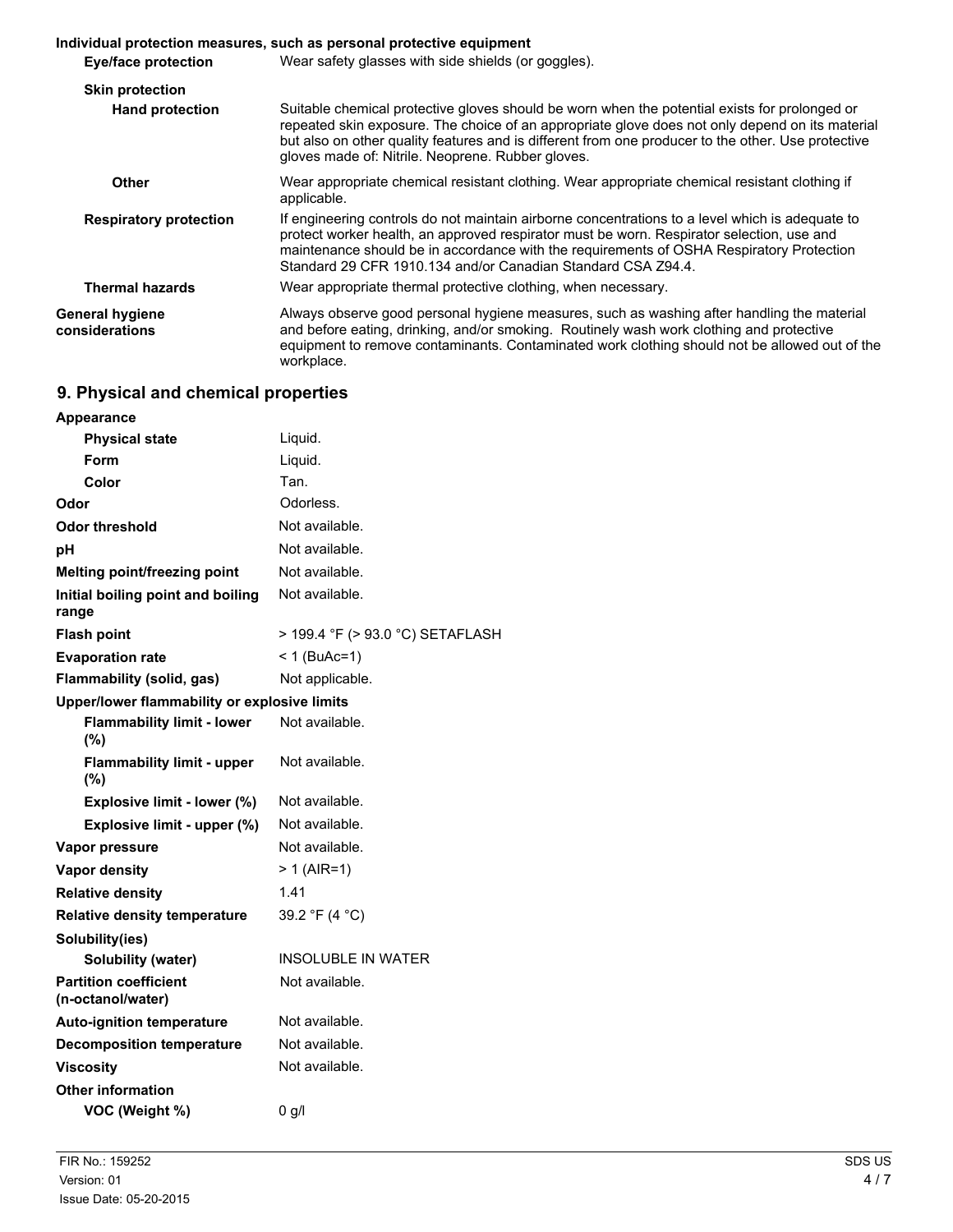## **10. Stability and reactivity**

| <b>Reactivity</b>                            | The product is stable and non-reactive under normal conditions of use, storage and transport.                                                                                                                   |
|----------------------------------------------|-----------------------------------------------------------------------------------------------------------------------------------------------------------------------------------------------------------------|
| <b>Chemical stability</b>                    | Material is stable under normal conditions.                                                                                                                                                                     |
| <b>Possibility of hazardous</b><br>reactions | No dangerous reaction known under conditions of normal use.                                                                                                                                                     |
| <b>Conditions to avoid</b>                   | Avoid temperatures exceeding the flash point. Contact with incompatible materials.                                                                                                                              |
| Incompatible materials                       | Water. Acids. Strong oxidizing agents. Amines. Alcohols.                                                                                                                                                        |
| <b>Hazardous decomposition</b><br>products   | Irritating and/or toxic fumes and gases may be emitted upon the product's decomposition. Upon<br>decomposition, this product emits carbon monoxide, carbon dioxide and/or low molecular weight<br>hydrocarbons. |

## **11. Toxicological information**

#### **Information on likely routes of exposure**

| <b>Inhalation</b>                                                                  | May cause damage to organs through prolonged or repeated exposure by inhalation. May cause<br>allergy or asthma symptoms or breathing difficulties if inhaled. May be harmful if inhaled.                                                                                            |
|------------------------------------------------------------------------------------|--------------------------------------------------------------------------------------------------------------------------------------------------------------------------------------------------------------------------------------------------------------------------------------|
| <b>Skin contact</b>                                                                | Causes skin irritation. May cause an allergic skin reaction.                                                                                                                                                                                                                         |
| Eye contact                                                                        | Causes serious eye irritation.                                                                                                                                                                                                                                                       |
| Ingestion                                                                          | May be harmful if swallowed. However, ingestion is not likely to be a primary route of occupational<br>exposure.                                                                                                                                                                     |
| Symptoms related to the<br>physical, chemical and<br>toxicological characteristics | Severe eye irritation. Symptoms may include stinging, tearing, redness, swelling, and blurred<br>vision. May cause respiratory irritation. Coughing. Difficulty in breathing. Skin irritation. May cause<br>redness and pain. May cause an allergic skin reaction. Dermatitis. Rash. |

#### **Information on toxicological effects**

| <b>Acute toxicity</b> |  |
|-----------------------|--|
|-----------------------|--|

Fatal if inhaled. May cause an allergic skin reaction. May cause respiratory irritation.

| <b>Components</b>                                         | <b>Species</b>                                                                                                       | <b>Calculated/Test Results</b>                                                                             |
|-----------------------------------------------------------|----------------------------------------------------------------------------------------------------------------------|------------------------------------------------------------------------------------------------------------|
| 4,4'-Methylenediphenyl diisocyanate (CAS 101-68-8)        |                                                                                                                      |                                                                                                            |
| Acute                                                     |                                                                                                                      |                                                                                                            |
| Inhalation                                                |                                                                                                                      |                                                                                                            |
| <b>LC50</b>                                               | Rat                                                                                                                  | 0.369 mg/l, 4 Hours                                                                                        |
| Aromatic polyisocyanate (CAS Trade Secret)                |                                                                                                                      |                                                                                                            |
| Acute                                                     |                                                                                                                      |                                                                                                            |
| Inhalation                                                |                                                                                                                      |                                                                                                            |
| <b>LC50</b>                                               | Rat                                                                                                                  | 0.369 mg/l, 4 Hours                                                                                        |
| <b>Skin corrosion/irritation</b>                          | Causes skin irritation.                                                                                              |                                                                                                            |
| Serious eye damage/eye<br>irritation                      | Causes serious eye irritation.                                                                                       |                                                                                                            |
| Respiratory or skin sensitization                         |                                                                                                                      |                                                                                                            |
| <b>Respiratory sensitization</b>                          | May cause allergy or asthma symptoms or breathing difficulties if inhaled.                                           |                                                                                                            |
| <b>Skin sensitization</b>                                 | May cause an allergic skin reaction.                                                                                 |                                                                                                            |
| Germ cell mutagenicity                                    | No data available to indicate product or any components present at greater than 0.1% are<br>mutagenic or genotoxic.  |                                                                                                            |
| Carcinogenicity                                           | Suspected of causing cancer.                                                                                         |                                                                                                            |
|                                                           | <b>IARC Monographs. Overall Evaluation of Carcinogenicity</b>                                                        |                                                                                                            |
| Aromatic polyisocyanate (CAS Trade Secret)<br>Not listed. | 4,4'-Methylenediphenyl diisocyanate (CAS 101-68-8)<br>OSHA Specifically Regulated Substances (29 CFR 1910.1001-1050) | 3 Not classifiable as to carcinogenicity to humans.<br>3 Not classifiable as to carcinogenicity to humans. |
| <b>Reproductive toxicity</b>                              | This product is not expected to cause reproductive or developmental effects.                                         |                                                                                                            |
| Specific target organ toxicity -<br>single exposure       | Skin. May cause respiratory irritation.                                                                              |                                                                                                            |
| Specific target organ toxicity -<br>repeated exposure     | Skin. Lungs. Respiratory tract. May cause damage to organs through prolonged or repeated<br>exposure.                |                                                                                                            |
| <b>Aspiration hazard</b>                                  | Not an aspiration hazard.                                                                                            |                                                                                                            |
| FIR No.: 159252                                           |                                                                                                                      | SDS US                                                                                                     |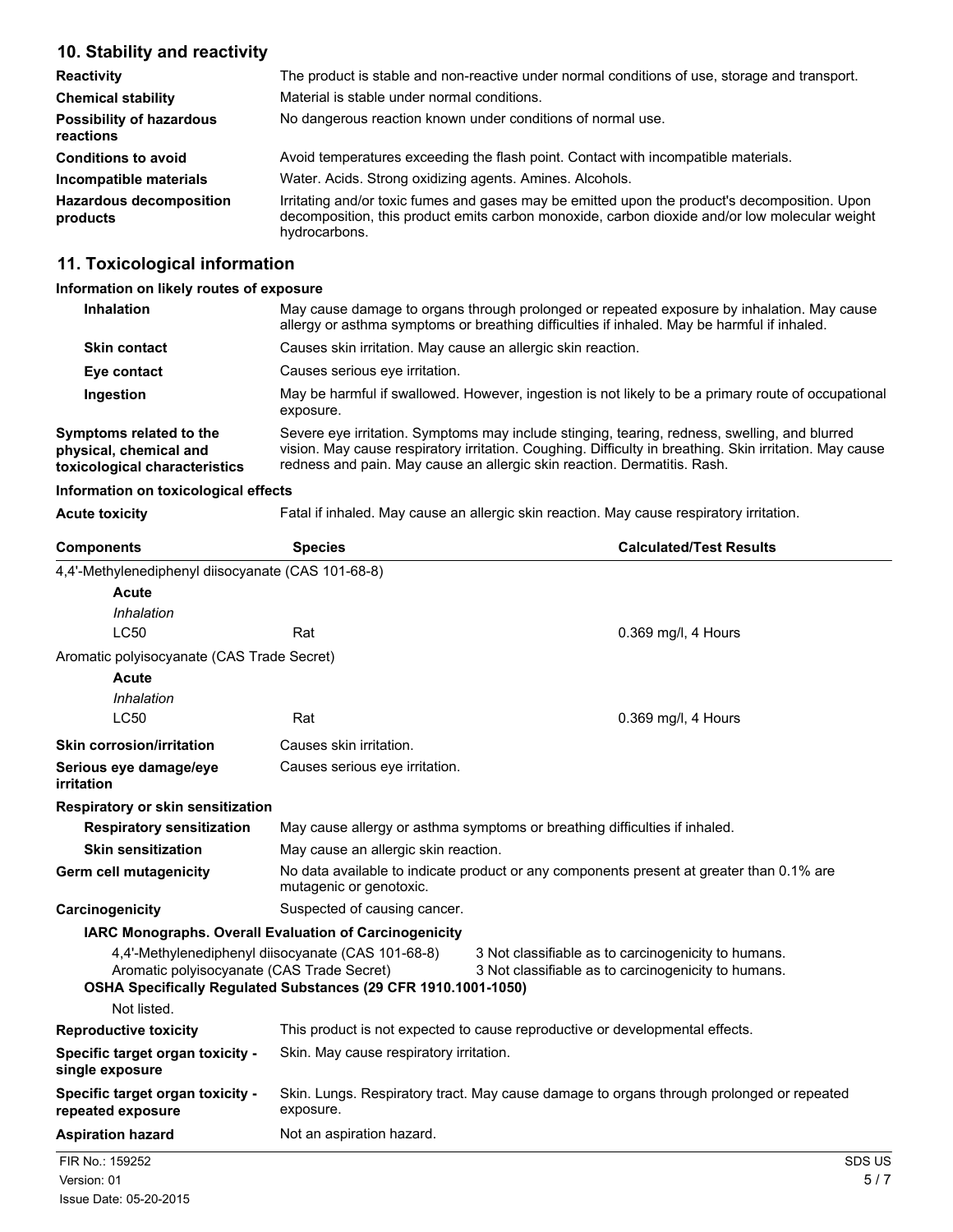**Chronic effects** May cause damage to organs through prolonged or repeated exposure. Prolonged inhalation may be harmful.

## **12. Ecological information**

| <b>Ecotoxicity</b>               | The product is not classified as environmentally hazardous. However, this does not exclude the<br>possibility that large or frequent spills can have a harmful or damaging effect on the environment. |
|----------------------------------|-------------------------------------------------------------------------------------------------------------------------------------------------------------------------------------------------------|
| Persistence and degradability    | No data is available on the degradability of this product.                                                                                                                                            |
| <b>Bioaccumulative potential</b> | No data available.                                                                                                                                                                                    |
| Mobility in soil                 | No data available.                                                                                                                                                                                    |
| Other adverse effects            | No other adverse environmental effects (e.g. ozone depletion, photochemical ozone creation<br>potential, endocrine disruption, global warming potential) are expected from this component.            |

#### **13. Disposal considerations**

| <b>Disposal instructions</b>             | Collect and reclaim or dispose in sealed containers at licensed waste disposal site. Dispose of<br>contents/container in accordance with local/regional/national/international regulations.                            |
|------------------------------------------|------------------------------------------------------------------------------------------------------------------------------------------------------------------------------------------------------------------------|
| Local disposal regulations               | Dispose in accordance with all applicable regulations.                                                                                                                                                                 |
| Hazardous waste code                     | The waste code should be assigned in discussion between the user, the producer and the waste<br>disposal company.                                                                                                      |
| Waste from residues / unused<br>products | Dispose of in accordance with local regulations. Empty containers or liners may retain some<br>product residues. This material and its container must be disposed of in a safe manner (see:<br>Disposal instructions). |
| Contaminated packaging                   | Empty containers should be taken to an approved waste handling site for recycling or disposal.<br>Since emptied containers may retain product residue, follow label warnings even after container is<br>emptied.       |

### **14. Transport information**

#### **DOT**

#### **<Unspecified>**

Not regulated as dangerous goods.

#### **IATA**

#### **<Unspecified>**

Not regulated as dangerous goods.

#### **IMDG**

#### **<Unspecified>**

Not regulated as dangerous goods.

#### **Transport in bulk according to** Not established. **Annex II of MARPOL 73/78 and the IBC Code**

#### **15. Regulatory information**

**US federal regulations** This product is a "Hazardous Chemical" as defined by the OSHA Hazard Communication Standard, 29 CFR 1910.1200.

#### **TSCA Section 12(b) Export Notification (40 CFR 707, Subpt. D)**

Pressure Hazard - No Reactivity Hazard - No

| Not regulated.                                 | <b>CERCLA Hazardous Substance List (40 CFR 302.4)</b>                                            |                    |
|------------------------------------------------|--------------------------------------------------------------------------------------------------|--------------------|
| <b>SARA 304 Emergency release notification</b> | 4,4'-Methylenediphenyl diisocyanate (CAS 101-68-8)<br>Aromatic polyisocyanate (CAS Trade Secret) | Listed.<br>Listed. |
| Not regulated.<br>Not listed.                  | OSHA Specifically Regulated Substances (29 CFR 1910.1001-1050)                                   |                    |
|                                                | Superfund Amendments and Reauthorization Act of 1986 (SARA)                                      |                    |
| <b>Hazard categories</b>                       | Immediate Hazard - Yes<br>Delayed Hazard - Yes<br>Fire Hazard - No                               |                    |

| FIR No.: 159252        | SDS US |
|------------------------|--------|
| Version: 01            | 6/7    |
| Issue Date: 05-20-2015 |        |